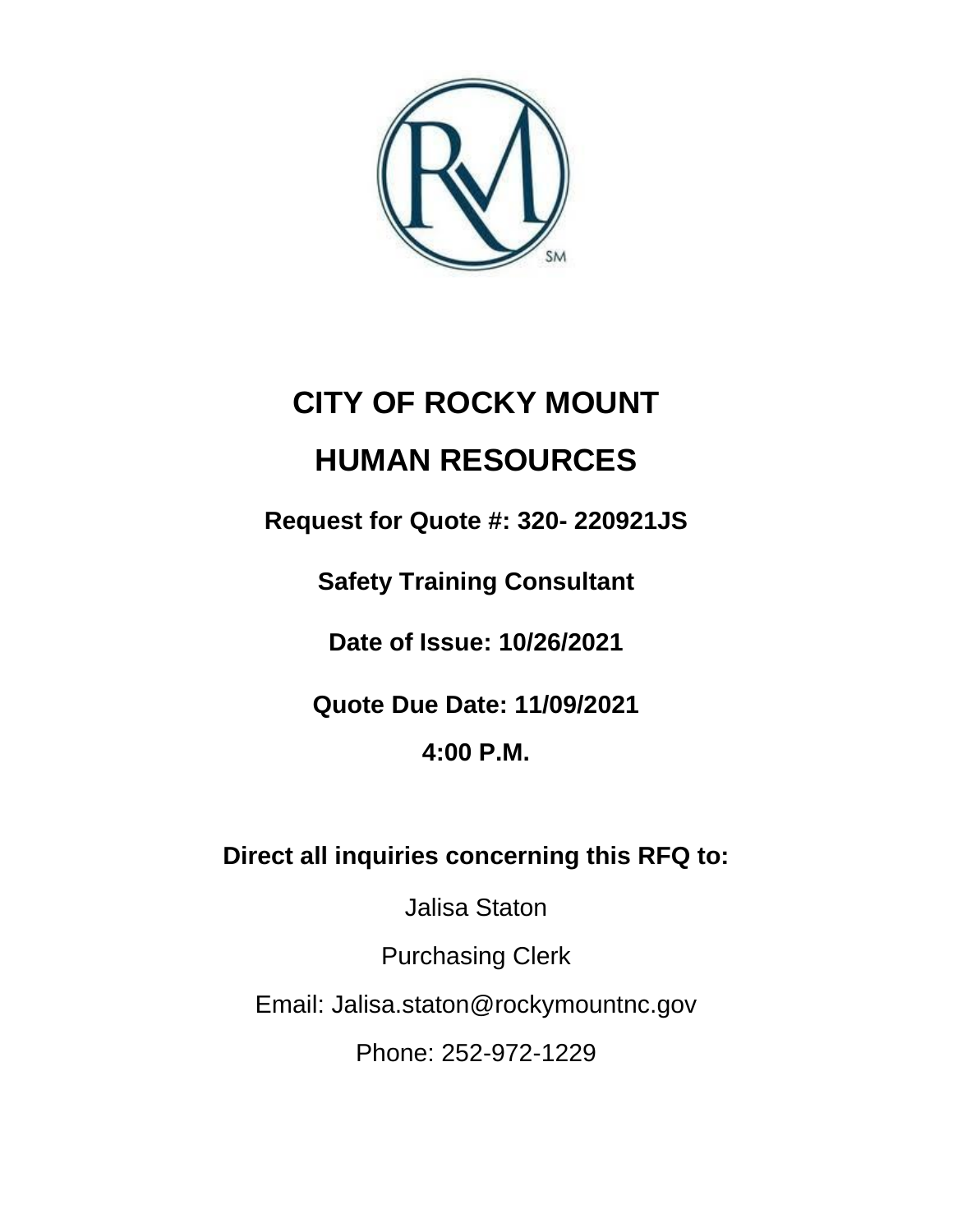

## **Request for Quote # 320-220921JS** \_\_\_\_\_\_\_\_\_\_\_\_\_\_\_\_\_\_\_\_\_\_\_\_\_\_\_\_\_\_\_\_\_\_\_\_\_\_\_\_\_\_\_\_\_\_\_\_\_\_\_\_\_\_

For purchasing division processing, please provide your company's Federal Employer Identification Number or alternate identification number (e.g. Social Security Number). Pursuant to North Carolina General Statute 132-1.10(b) this identification number shall not be released to the public. **This page will be removed and shredded, or otherwise kept confidential**, before the procurement file is made available for public inspection.

> **This page is to be filled out and returned with your bid. Failure to do so may subject your bid to rejection.**

> > **ID Number:**

\_\_\_\_\_\_\_\_\_\_\_\_\_\_\_\_\_\_\_\_\_\_\_\_\_\_\_\_\_\_\_\_\_\_\_\_\_\_\_\_\_\_\_\_\_\_\_\_\_\_\_\_\_\_ Federal ID Number or Social Security Number

\_\_\_\_\_\_\_\_\_\_\_\_\_\_\_\_\_\_\_\_\_\_\_\_\_\_\_\_\_\_\_\_\_\_\_\_\_\_\_\_\_\_\_\_\_\_\_\_\_\_\_\_\_\_ Vendor Name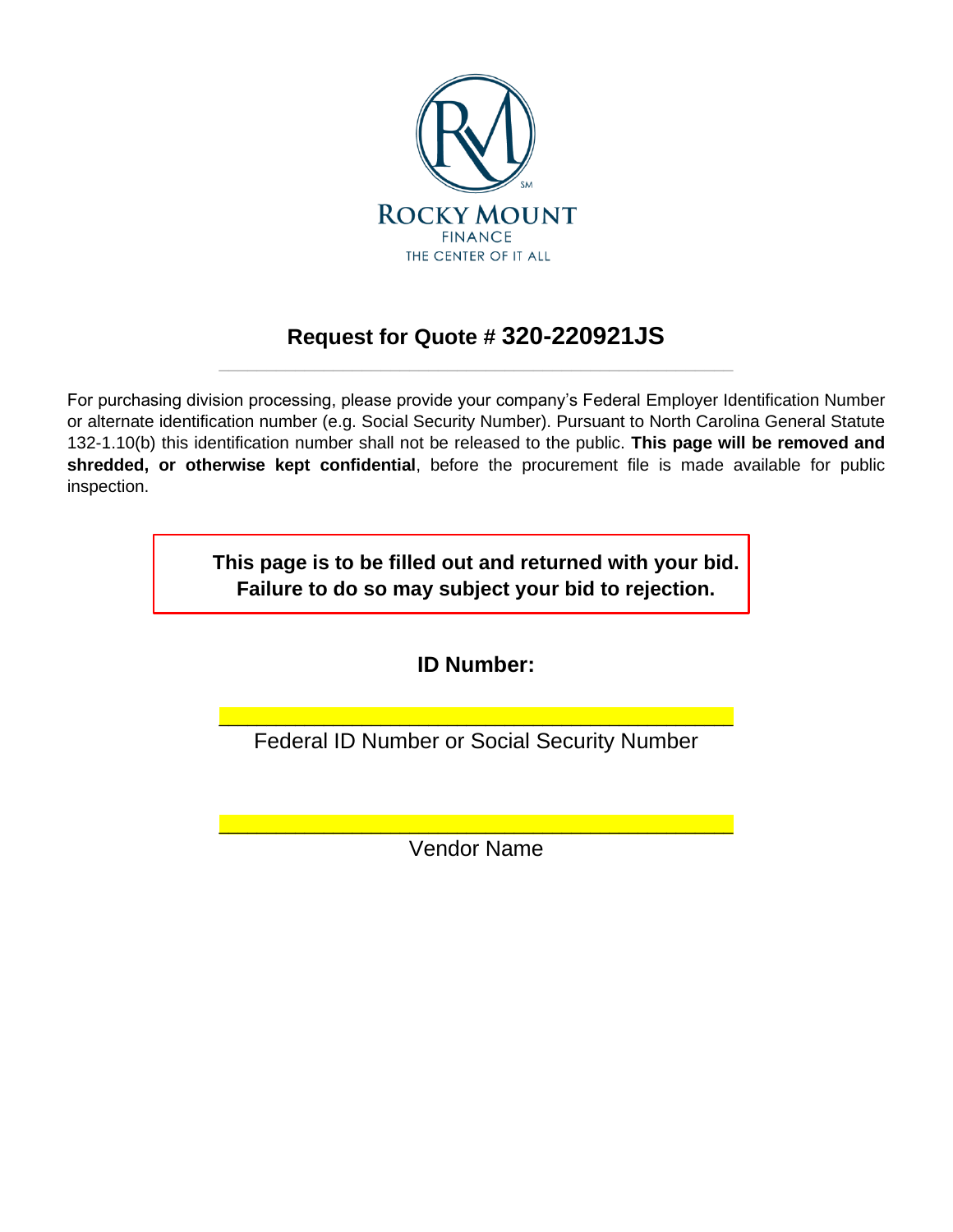|                                            | <b>City of Rocky Mount</b><br><b>Parks &amp; Recreation</b> |  |
|--------------------------------------------|-------------------------------------------------------------|--|
| Refer ALL Inquiries regarding this RFQ to: | Request for Quote # 320-220921JS                            |  |
| Jalisa Staton                              | Quotes will be due: 11/09/2021 4:00 p.m.                    |  |
| <b>Purchasing Clerk</b>                    | <b>Contract Type: Service</b>                               |  |

#### **EXECUTION**

In compliance with this Request for Quote, and subject to all the conditions herein, the undersigned Vendor offers and agrees to furnish and deliver any or all items upon which prices are quoted, at the prices set opposite each item within the time specified herein. By executing this quote, the undersigned Vendor certifies that this quote is submitted competitively and without collusion (G.S. 143- 54), that none of its officers, directors, or owners of an unincorporated business entity has been convicted of any violations of Chapter 78A of the General Statutes, the Securities Act of 1933, or the Securities Exchange Act of 1934 (G.S. 143-59.2), and that it is not an ineligible Vendor as set forth in G.S. 143-59.1. False certification is a Class I felony. Furthermore, by executing this quote, the undersigned certifies to the best of Vendor's knowledge and belief, that it and its principals are not presently debarred, suspended, proposed for debarment, declared ineligible or voluntarily excluded from covered transactions by any Federal or State department or City department. As required by G.S. 143-48.5, the undersigned Vendor certifies that it, and each of its sub-contractors for any Contract awarded as a result of this RFQ, complies with the requirements of Article 2 of Chapter 64 of the NC General Statutes, including the requirement for each employer with more than 25 employees in North Carolina to verify the work authorization of its employees through the federal E-Verify system. G.S. 133-32 and Executive Order 24 (2009) prohibit the offer to, or acceptance by, any City Employee associated with the preparing plans, specifications, estimates for public Contract; or awarding or administering public Contracts; or inspecting or supervising delivery of the public Contract of any gift from anyone with a Contract with the City , or from any person seeking to do business with the City . By execution of any response in this quote, you attest, for your entire organization and its employees or agents, that you are not aware that any such gift has been offered, accepted, or promised by any employees of your organization.

#### **Failure to execute/sign quote prior to submittal shall render quote invalid and it WILL BE REJECTED. Late quotes cannot be accepted.**

| VENDOR:                                                                                                    |                                                       |                    |  |  |  |  |
|------------------------------------------------------------------------------------------------------------|-------------------------------------------------------|--------------------|--|--|--|--|
| <b>STREET ADDRESS:</b>                                                                                     | ZIP:<br>$P.O.$ BOX:                                   |                    |  |  |  |  |
| CITY & STATE & ZIP:                                                                                        | <b>TELEPHONE NUMBER:</b><br><b>TOLL FREE TEL. NO:</b> |                    |  |  |  |  |
| <b>PRINCIPAL PLACE OF BUSINESS ADDRESS IF DIFFERENT FROM ABOVE (SEE INSTRUCTIONS TO VENDORS ITEM #11):</b> |                                                       |                    |  |  |  |  |
| <b>PRINT NAME &amp; TITLE OF PERSON SIGNING ON BEHALF OF VENDOR:</b>                                       |                                                       | <b>FAX NUMBER:</b> |  |  |  |  |
| DATE:<br><b>VENDOR'S AUTHORIZED SIGNATURE:</b>                                                             |                                                       | FMAII:             |  |  |  |  |

Offer valid for at least 60 days from date of quote opening, unless otherwise stated here: **with all** days.

#### **ACCEPTANCE OF QUOTE**

If any or all parts of this quote are accepted by the City of Rocky Mount, an authorized representative of the City of Rocky Mount shall affix his/her signature hereto and this document and all provisions of this Request for Quote along with the Vendor response and the written results of any negotiations shall then constitute the written agreement between the parties. A copy of this acceptance will be forwarded to the successful Vendor(s).

| <b>FOR CITY USE ONLY:</b> Offer accept and Contract awarded this<br>2021 as indicated on the attached<br>day of    |
|--------------------------------------------------------------------------------------------------------------------|
| certification, by                                                                                                  |
|                                                                                                                    |
| (Authorized Representative of City of Rocky Mount)                                                                 |
|                                                                                                                    |
| <b>PRE-AUDIT:</b> This instrument has been preaudited in the manner required by the Budget and Fiscal Control Act. |
|                                                                                                                    |
|                                                                                                                    |
|                                                                                                                    |
| <b>Finance Director</b><br>Date                                                                                    |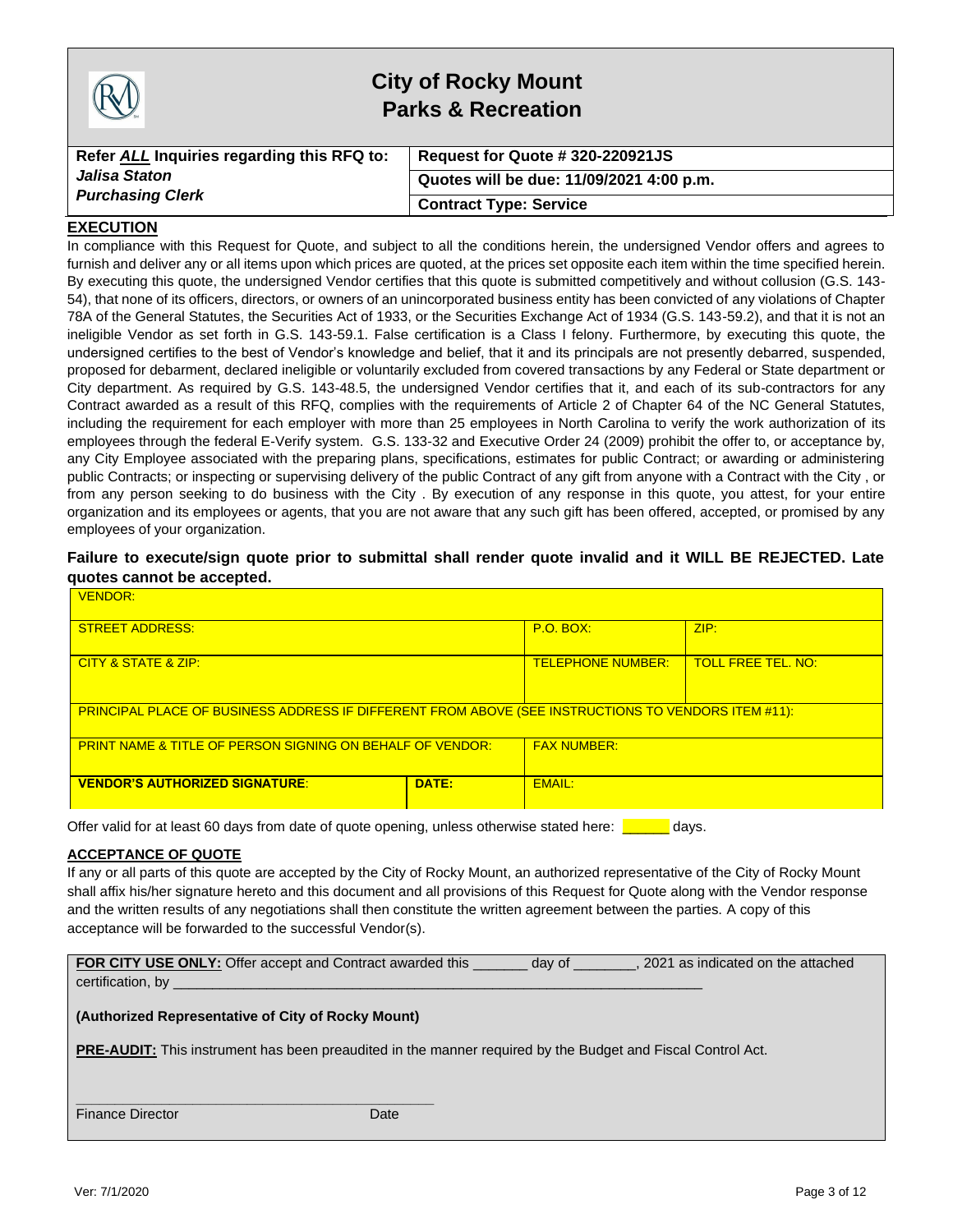## **Contents**

| 2.0<br>2.1<br>2.2<br>2.3<br>2.4<br>2.5<br>2.6<br>2.7<br>3.0<br>3.1<br>3.2<br>3.3<br>4.0<br>4.1<br>4.2 |  |
|-------------------------------------------------------------------------------------------------------|--|
|                                                                                                       |  |
|                                                                                                       |  |
|                                                                                                       |  |
|                                                                                                       |  |
|                                                                                                       |  |
|                                                                                                       |  |
|                                                                                                       |  |
|                                                                                                       |  |
|                                                                                                       |  |
|                                                                                                       |  |
|                                                                                                       |  |
|                                                                                                       |  |
|                                                                                                       |  |
|                                                                                                       |  |
|                                                                                                       |  |
| 4.3                                                                                                   |  |
| 4.4                                                                                                   |  |
| 5.0                                                                                                   |  |
| 5.1                                                                                                   |  |
| 5.2                                                                                                   |  |
|                                                                                                       |  |
|                                                                                                       |  |
| ATTACHMENT C: ACCEPTANCE OF GENERAL TERMS & CONDITIONS  12                                            |  |
|                                                                                                       |  |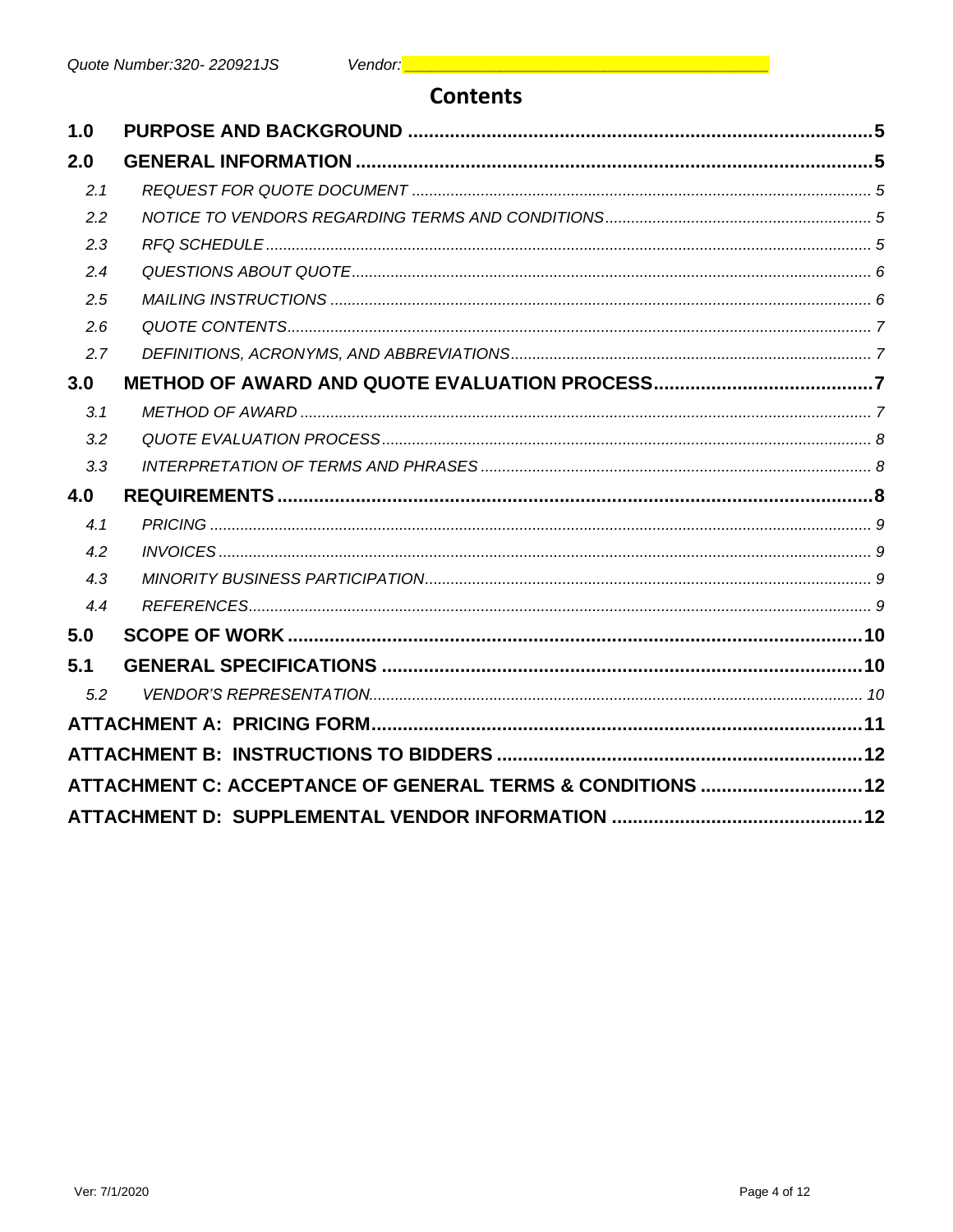# <span id="page-4-0"></span>**1.0 PURPOSE AND BACKGROUND**

The City of Rocky Mount is seeking a qualified consultant that will complete specific occupational health and safety (OHS) training as described below and provide appropriate training at the discretion of the City of Rocky Mount Safety Officer that is compliant with all federal, state, and local laws and regulations.

Quotes shall be submitted in accordance with the terms and conditions of this RFQ and any addenda issued hereto.

## <span id="page-4-1"></span>**2.0 GENERAL INFORMATION**

#### <span id="page-4-2"></span>**2.1 REQUEST FOR QUOTE DOCUMENT**

The RFQ is comprised of the base RFQ document, any attachments, and any addenda released before Contract award. All attachments and addenda released for this RFQ in advance of any Contract award are incorporated herein by reference. Vendor may attach its quote to this RFQ for submission; however, any and all additional, modified or conflicting terms and conditions submitted on or with Vendor's quote shall be disregarded and shall not be considered a part of any contract arising from this RFQ. Any attempt to delete or avoid the force of the previous sentence shall render Vendor's quote invalid, and it shall not be considered.

### <span id="page-4-3"></span>**2.2 NOTICE TO VENDORS REGARDING TERMS AND CONDITIONS**

It shall be the Vendor's responsibility to read the Instructions, the Cities' terms and conditions, all relevant exhibits and attachments, and any other components made a part of this RFQ and comply with all requirements and specifications herein. Vendors are also responsible for obtaining and complying with all Addenda and other changes that may be issued concerning this RFQ.

If Vendors have questions, issues, or exceptions regarding any term, condition, or other component within this RFQ (including proposed alternate language), those **must** be submitted as questions in accordance with the instructions in Section 2.4. QUESTIONS ABOUT QUOTE. If the City determines that any changes will be made resulting from the questions asked, then such decisions will be communicated in the form of an RFQ addendum. The City may also elect to leave open the possibility for post-contract negotiation and amendment of specific provisions of the Contract that have been addressed during the question-and-answer period. Other than through this process, the City rejects and will not be required to evaluate or consider any additional or modified terms and conditions submitted with Vendor's quote. This applies to any language appearing in or attached to the document as part of the Vendor's quote that purports to vary any terms and conditions or Vendors' instructions herein or to render the quote non-binding or subject to further negotiation. *Vendor's quote shall constitute a firm offer.* **By execution and delivery of a quote in response to this RFQ, the Vendor agrees that any additional or modified terms and conditions, whether submitted purposefully or inadvertently, shall have no force or effect, and will be disregarded. Noncompliance with, or any attempt to alter or delete, this paragraph shall constitute sufficient grounds to reject Vendor's quote as nonresponsive. Any quote that contains language that indicates the quote is non-binding or subject to further negotiation before a contractual document may be signed shall be rejected.**

Contact with anyone working for or with the City regarding this RFQ other than the City of Rocky Mount Purchasing Office Contract Lead named on the face page of this RFQ or in the manner specified by this RFQ shall constitute grounds for rejection of said Vendor's offer, at the Cities election.

#### <span id="page-4-4"></span>**2.3 RFQ SCHEDULE**

The table below shows the *intended* schedule for this RFQ. The City will make every effort to adhere to this schedule.

| <b>Action</b>                          | <b>Responsibility</b> | Date/Time                    |
|----------------------------------------|-----------------------|------------------------------|
| <b>Issue Date</b>                      | City                  | Tuesday 10/26/2021           |
| <b>Submit Written Questions</b>        | Vendors               | Friday 10/29/2021            |
| Provide Response to Questions/Addendum | City                  | Tuesday 11/02/2021           |
| Submit Bids                            | Vendors               | Tuesday 11/09/2021 by 4 p.m. |
| <b>Award Contract</b>                  | City                  | TBD                          |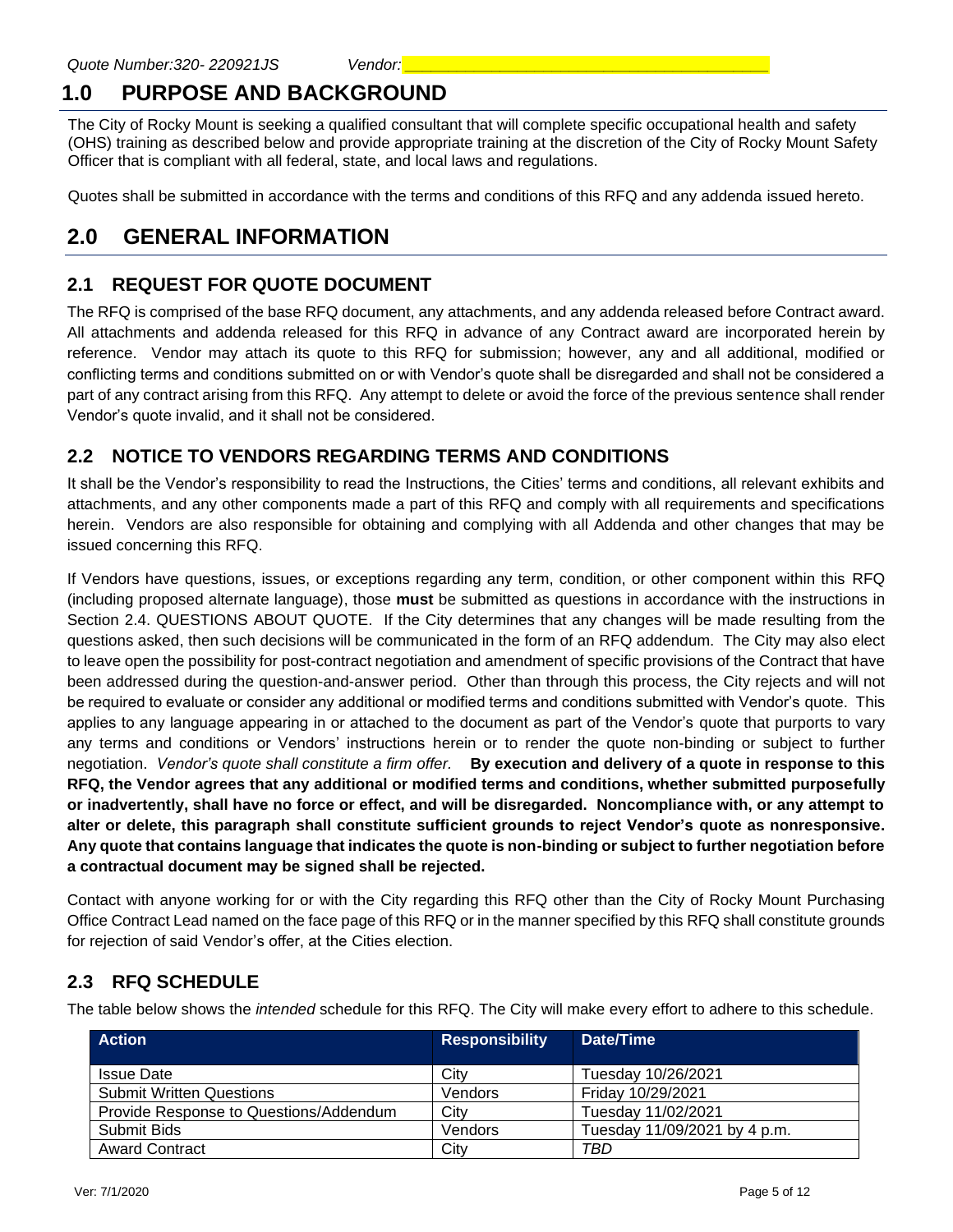### <span id="page-5-0"></span>**2.4 QUESTIONS ABOUT QUOTE**

**Purpose:** Upon review of the RFQ documents, Vendors may have questions to clarify or interpret the RFQ in order to submit the best quote possible. To accommodate the Quote Questions process, Vendors shall submit any such questions by the above due date.

**Instructions:** Written questions shall be emailed to [jalisa.staton@rockymountnc.gov](mailto:jalisa.staton@rockymountnc.gov) by the date and time specified above. Vendors should enter "RFQ #320-220921JS– Questions" as the subject for the email. Question submittals should include a reference to the applicable RFQ section and be submitted in a format shown below:

| <b>Reference</b>         | Vendor Question  |
|--------------------------|------------------|
| RFQ Section, Page Number | Vendor question? |

Questions received prior to the submission deadline date, the City 's response, and any additional terms deemed necessary by the City will be posted in the form of an addendum, available on the City of Rocky Mount Purchasing webpage https://rockymountnc.gov/bids, and/or the North Carolina's Interactive Purchasing System (IPS), [http://www.ips.state.nc.us,](http://www.ips.state.nc.us/) and shall become an Addendum to this RFQ. No information, instruction or advice provided orally or informally by any City personnel, whether made in response to a question or otherwise in connection with this RFQ, shall be considered authoritative or binding. Vendors shall be entitled to rely *only* on written material contained in an Addendum to this RFQ. The dated noted in the RFQ schedule for the City to provide responses to questions also serves as the addendum deadline. If you do not receive a courtesy email notification regarding the addendum by that date do check the City of Rocky Mount Purchasing webpage.

#### <span id="page-5-1"></span>**2.5 MAILING INSTRUCTIONS**

**Instructions**: Quotes, subject to the conditions made a part hereof and the receipt requirements described below, shall be received at the address indicated in the table below, for furnishing and delivering those items as described herein.

| <b>MAILING ADDRESS FOR DELIVERY OF QUOTE</b><br><b>VIA U.S. POSTAL SERVICE</b> | OFFICE ADDRESS FOR DELIVERY BY ANY OTHER<br><b>MEANS, SPECIAL DELIVERY, OVERNIGHT DELIVERY,</b><br>OR BY ANY OTHER CARRIER |
|--------------------------------------------------------------------------------|----------------------------------------------------------------------------------------------------------------------------|
| QUOTE NUMBER: 320-220921JS                                                     | QUOTE NUMBER: 320-220921JS                                                                                                 |
| Attn: Jalisa Staton                                                            | Attn: Jalisa Staton                                                                                                        |
| Address: PO BOX 1180                                                           | Address: 331 S. Franklin Street                                                                                            |
| Rocky Mount, NC 27802                                                          | Rocky Mount, NC 27802                                                                                                      |

Vendors shall deliver either one (1) signed electronic emailed copy to Jalisa.Staton@rockymountnc.gov response or one (1) signed original executed quote to the address identified in the table in this Section. Address package and insert quote number as shown in the table above.

Quote number shall be marked on the outside of the sealed envelope with the Vendor's name and date and time of opening.

**IMPORTANT NOTE:** It is the responsibility of the Vendor to have the signed quote physically in this Office by the specified time and date quotes are due, regardless of the method of delivery. **This is an absolute requirement.** The time of delivery will be marked on each quote when received, and any quote received after the submission deadline will not be accepted or evaluated.

All risk of late arrival due to unanticipated delay—whether delivered by hand, U.S. Postal Service, courier or other delivery service or method—is entirely on the Vendor. Note that the U.S. Postal Service generally does not deliver mail to the street address above, but to the City 's Mail Service Center. Vendors are cautioned that quotes sent via U.S. Mail,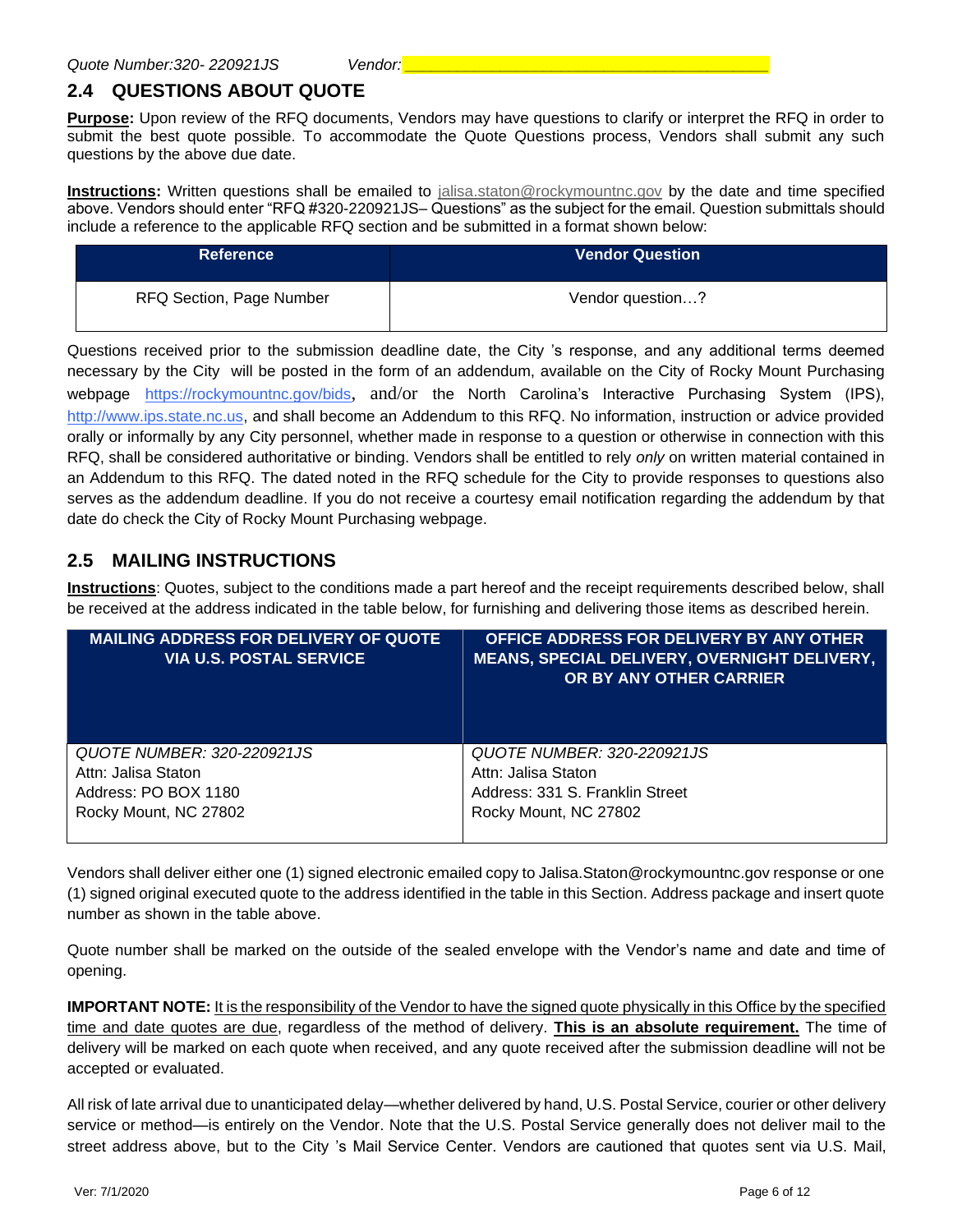including Express Mail, may not be delivered to the purchasing office on the due date in time to meet the quote deadline. All Vendors are urged to take the possibility of delay into account when submitting a quote.

If quote is hand delivered, please note that the Frederick E. Turnage Municipal Building requires all visitors to sign in with the guard stationed on the first floor. Visitors will only have access through the building accompanied with a City employee.

## <span id="page-6-0"></span>**2.6 QUOTE CONTENTS**

Vendor shall populate all attachments of this RFQ that require the Vendor to provide information and include an authorized signature where requested, as outlined below. Vendor Responses shall include the following items and they should be arranged in the following order:

- a) Completed and signed version of EXECUTION PAGE, along with the body of the RFQ, and signed receipt pages of any addenda released in conjunction with this RFQ.
- b) Completed version of ATTACHMENT A: PRICING FORM
- c) ATTACHMENT B: ACCEPTANCE OF TERMS AND CONDITIONS
- d) ATTACHMENT C: SUPPLEMENTAL VENDOR INFORMATION

#### <span id="page-6-1"></span>**2.7 DEFINITIONS, ACRONYMS, AND ABBREVIATIONS**

- a) **BUYER:** The employee of the City Department that places an order with the Vendor.
- b) **CONTRACT LEAD:** Representative of the *City of Rocky Mount Purchasing Office* who corresponds with potential Vendors in order to identify and contract with that Vendor providing the greatest benefit to the City of Rocky Mount and who will administer the contract for the City.
- c) **RFQ:** Request for Quote.
- d) **VENDOR:** Supplier, proposer, company, firm, corporation, partnership, individual or other entity submitting a response to a Request for Quote.

# <span id="page-6-2"></span>**3.0 METHOD OF AWARD AND QUOTE EVALUATION PROCESS**

#### <span id="page-6-3"></span>**3.1 METHOD OF AWARD**

Contracts will be awarded in accordance with G.S. 143-129, 143-131 and the evaluation criteria set out in this solicitation. Prospective Vendors shall not be discriminated against on the basis of any prohibited grounds as defined by Federal and State law.

Evaluation Criteria. If an award is made, it is expected that the City's award will be to the candidate that agrees to meet the needs of the City. Proposals will be reviewed and evaluated on a 100-point basis as outlined below. After evaluating all submissions, the City may ask some or all of the firms that submitted a response to participate in interviews and solution demonstrations. Upon completion of the evaluation process, the City may assign a detailed scope of work to the selected candidate and negotiate fees for services

| <b>Criteria</b>        | <b>Points</b> |
|------------------------|---------------|
| Cost                   | 60            |
| Quality of Instruction | 40            |

*Local Preference Policy. The only exception to the lowest responsive, responsible bidder method of award will be the local preference policy. The preference will allow an Eligible Local Bidder to match the price and terms of the lowest responsible, responsive bidder who is a Non-Local Bidder, if the Eligible Local Bidder's price is within five percent (5%)*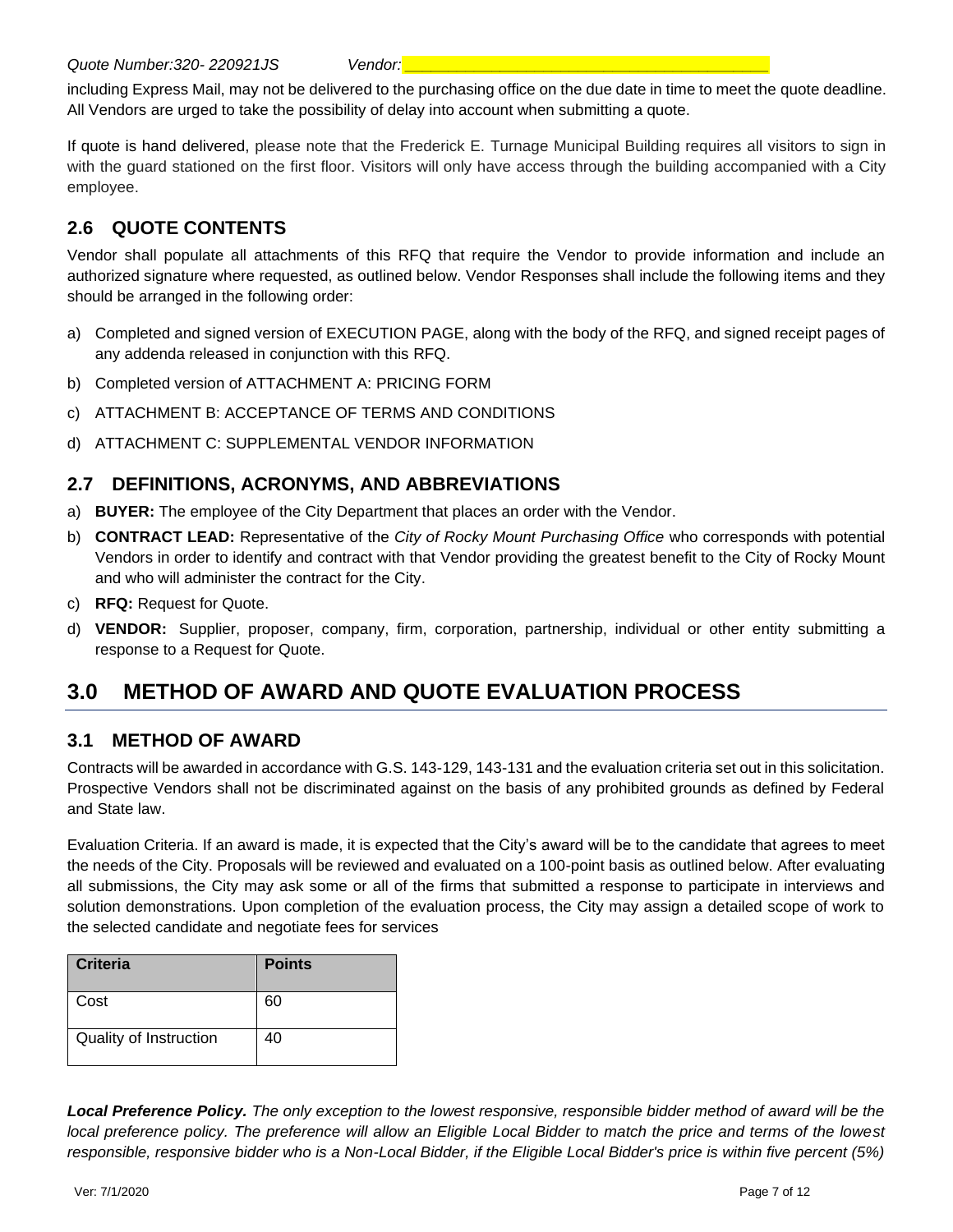*Quote Number:320- 220921JS Vendor: \_\_\_\_\_\_\_\_\_\_\_\_\_\_\_\_\_\_\_\_\_\_\_\_\_\_\_\_\_\_\_\_\_\_\_\_\_\_\_\_\_\_*

*or \$25,000, whichever is less, of the lowest responsible, responsive Non-Local Bidder's price .An eligible local vendor is one that is current on property taxes in the City of Rocky Mount and meets the qualifications set forth in the policy. An application can be found at https://rockymountnc.gov/services-finance-vendor-registration/*

#### <span id="page-7-0"></span>**3.2 QUOTE EVALUATION PROCESS**

- a) Quotes are requested for the items as specified, or item(s) equivalent in design, function and performance. The City reserves the right to reject any quote on the basis of fit, form and function as well as cost.
- b) The City shall review the responses to this RFQ to confirm that they meet the specifications and requirements. The City reserves the right to waive any minor informality or technicality.
- c) For all responses that pass the initial review process, the City will review and assess the Vendors' pricing. The City may request additional formal responses or submissions from any or all Vendors for the purpose of clarification or to amplify the materials presented in any part of the quote. Vendors are cautioned, however, that the City is not required to request clarification, and often does not. Therefore, all quotes should be complete and reflect the most favorable terms available from the Vendor. Prices quoted cannot be altered or modified as part of a clarification.
- d) Quotes will be evaluated, based on the award criteria identified in Section 3.1 METHOD OF AWARD.

Award of a Contract to one Vendor does not mean that the other quotes lacked merit, but that, all factors considered, the selected quote was deemed most advantageous and represented the best value to the City.

Vendors are cautioned that this is a request for quote, not a request or an offer to contract, and the City reserves the unqualified right to reject any and all offers at any time if such rejection is deemed to be in the best interest of the City.

**CONFIDENTIALITY DURING PROCESS:** During the evaluation period and prior to award, all information concerning the quote and evaluation is confidential, and possession of the quotes and accompanying information is limited to personnel of the issuing department and any third parties involved in this procurement process, and to the committee responsible for participating in the evaluation. Any attempt on behalf of a Vendor to gain such confidential information, or to influence the evaluation process (e.g., contact anyone involved in the evaluation, criticize another Vendor, offer any benefit or information not contained in the quote) in any way is a violation of North Carolina purchasing law and regulations and shall constitute sufficient grounds for disqualification of Vendor's offer from further evaluation or consideration in the discretion of the City.

#### <span id="page-7-1"></span>**3.3 INTERPRETATION OF TERMS AND PHRASES**

This Request for Quote serves two functions: (1) to advise potential Vendors of the parameters of the solution being sought by the Department; and (2) to provide (together with other specified documents) the terms of the Contract resulting from this procurement. As such, all terms in the Request for Quote shall be enforceable as contract terms in accordance with the General Contract Terms and Conditions. The use of phrases such as "shall," "must," and "requirements" are intended to create enforceable contract conditions. In determining whether quotes should be evaluated or rejected, the Department will take into consideration the degree to which Vendors have proposed or failed to propose solutions that will satisfy the Department's needs as described in the Request for Quote. Except as specifically stated herein, no one requirement shall automatically disqualify a Vendor from consideration. However, failure to comply with any single requirement may result in the Department exercising its discretion to reject a quote in its entirety.

## <span id="page-7-2"></span>**4.0 REQUIREMENTS**

This Section lists the requirements related to this RFQ. By submitting a quote, the Vendor agrees to meet all stated requirements in this Section as well as any other specifications, requirements and terms and conditions stated in this RFQ. If Vendor is unclear or has any question about the specifications, requirements and terms and conditions herein, it is urged and cautioned to contact the issuing department Contract Lead as specified in this RFQ.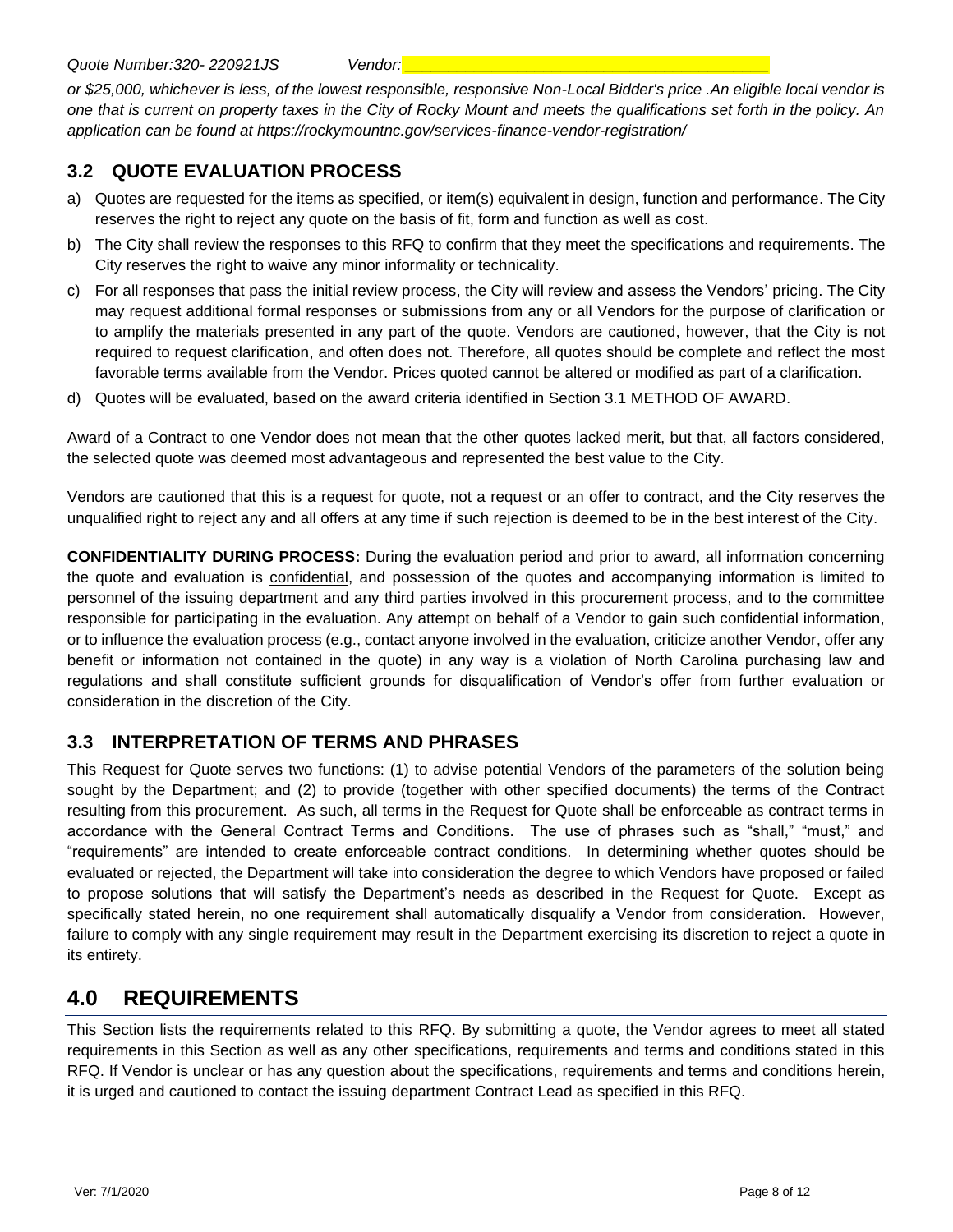#### <span id="page-8-0"></span>**4.1 PRICING**

Quote price shall constitute the total cost to Buyer for delivery fully assembled and ready for use, including all applicable charges for shipping, delivery, handling, administrative and other similar fees. Vendor shall not invoice for any amounts not specifically allowed for in this Quote. Complete ATTACHMENT A: PRICING FORM and include with Quote.

#### <span id="page-8-1"></span>**4.2 INVOICES**

Vendor shall invoice the City of Rocky Mount Accounting Department. The standard format for invoicing shall be Single Invoices meaning that the Vendor shall provide the Buyer with an invoice for each order. Invoices shall include detailed line-item information to allow Buyer to verify pricing at point of receipt matches the correct price from the original date of order. At a minimum, the following fields shall be included on all invoices:

Vendor's Billing Address, Customer Account Number, NC Contract Number, Order Date, Buyers Order Number, Manufacturer Part Numbers, Vendor Part Numbers, Item Descriptions, Price, Quantity, and Unit of Measure.

#### <span id="page-8-2"></span>**4.3 MINORITY BUSINESS PARTICIPATION**

The Bidder has the responsibility to make a good faith effort to solicit minority proposals and to attain the aspirational ten percent (10%) goal. We encourage all Bidders even MWBE/HUBs to obtain the aspirational goal where subcontracting and supplier opportunities exist.

| <b>MWBE FIRM</b> | <b>OWNERSHIP STATUS</b> | <b>ADDRESS</b> | <b>WORK TYPE</b> |
|------------------|-------------------------|----------------|------------------|
|                  |                         |                |                  |
|                  |                         |                |                  |
|                  |                         |                |                  |
|                  |                         |                |                  |

#### <span id="page-8-3"></span>**4.4 REFERENCES**

Vendors shall provide at least three (3) different references for which your company has provided Services of similar size and scope to that proposed herein. The city of Rocky Mount may contact these users to determine the Services provided are substantially similar in scope to those proposed herein and Contractor's performance has been satisfactory. The information obtained shall be considered in the evaluation of the quote. If city of Rocky Mount references are provided it cannot be counted towards your three (3) required references but may be included in addition to.

| <b>COMPANY NAME</b>                  | <b>CONTACT NAME</b> | <b>TELEPHONE NUMBER</b> |
|--------------------------------------|---------------------|-------------------------|
|                                      |                     |                         |
|                                      |                     |                         |
|                                      |                     |                         |
| <b>Optional: City of Rocky Mount</b> |                     |                         |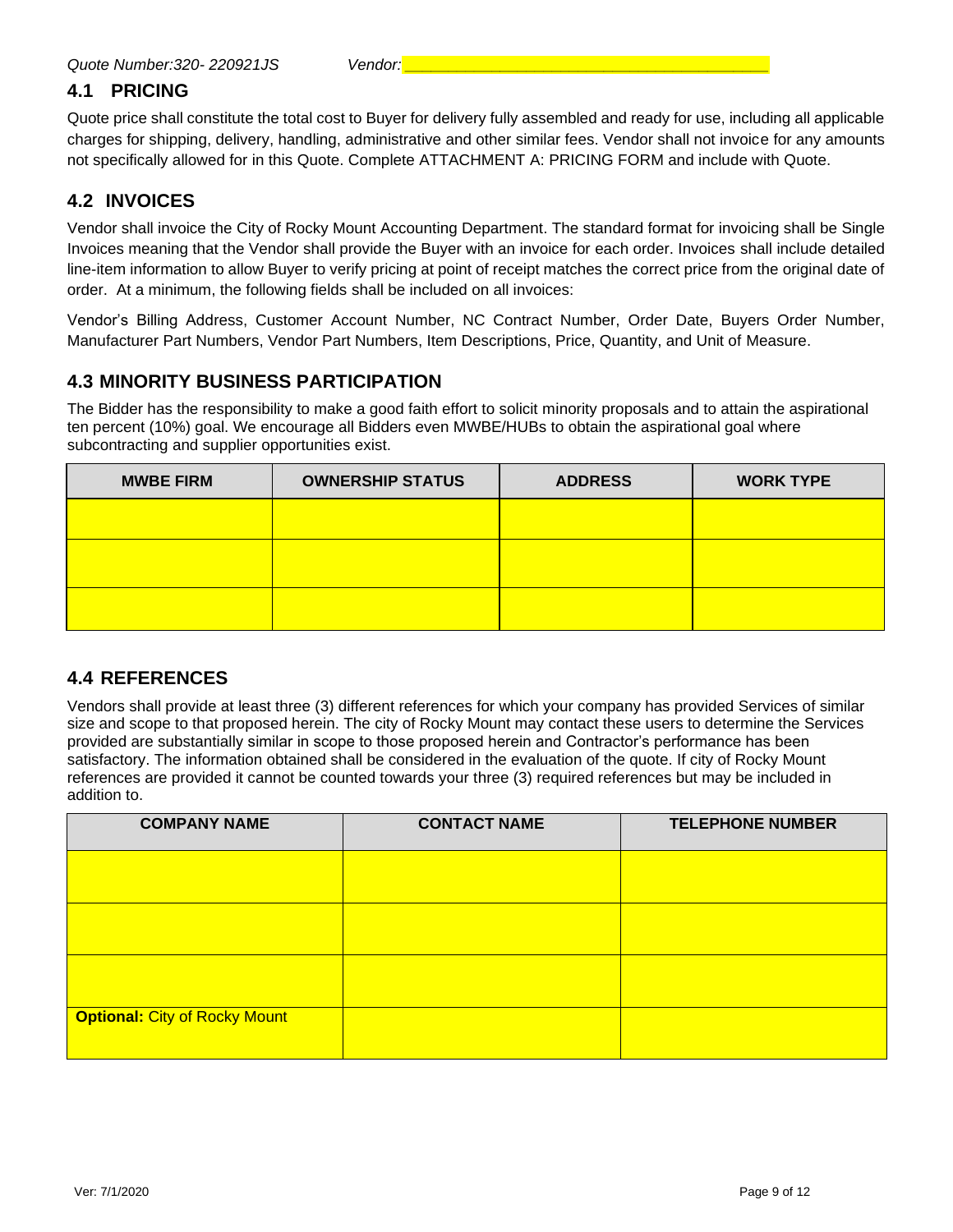## <span id="page-9-0"></span>**5.0SCOPE OF WORK**

#### <span id="page-9-1"></span>**5.1 GENERAL SPECIFICATIONS**

To secure a Safety Training Consultant to present information, using a variety of instruction techniques and formats such as simulations, team exercises, group discussions, videos, online services, and lecture for city employees in divisions such as Parks & Recreation, Cemetery, Environmental Services, Fleet Maintenance, Streets, Stormwater and Water & Sewer.

To assure that your specifications meet the above criteria, use the following checklist:

- Shall provide monthly safety training to six stakeholder divisions.
- Shall be credentialed with one or more of the following: OSHA, ASP, CSP, CIH, MESH
- Shall provide no less than 10, no more than 12 safety classes to each of the stakeholder divisions.Topics may include:
	- a) Contractor/Visitor safety, overhead and gantry crane, emergency action plan, fire prevention planning, flammable & combustible liquids, fire protection, Medical & First Aid Certification (valid for 2 years), bloodborne pathogens, ladder/mobile stairs safety, permit (required confined space), accident investigation, job safety analysis, pedestrian safety, compressed gas, storage & handling of liquefied petroleum gases, lifting/back safety, ergonomics, knife safety, cold stress, heat stress, slip, trips & fall prevention, control of hazardous energy 9LOTO), powered industrial truck (every 3 year certification), hearing conservation, how work program review, trenching & shoring, defensive driving, electrical, hand & portable powered tools and equipment, hazard communication, machine guarding and personal protective equipment (PPE)
- Shall provide a list of safety training content
- Shall provide an itemized price list for services
- Shall provide an itemized cost list for ad-hoc training
- Shall provide training in accordance with OSHA 1910, OSHA 1926, NIOSH, and ANSI standards.
- Shall provide a free demonstration to stakeholder division representatives. This demonstration will be a graded event where prospective instructors will be graded on subject delivery, quality, knowledge, content, and feedback.

#### <span id="page-9-2"></span>**5.2VENDOR'S REPRESENTATION**

- a) Vendor warrants that qualified personnel shall provide all services that may be required under The Contract in a professional manner. "Professional manner" means that the personnel performing the services shall possess the skill and competence consistent with at least the prevailing business standards in the industry. Vendor agrees that it shall not enter any agreement with a third party that may abridge any rights of the City under The Contract. Vendor shall serve as the prime contractor under The Contract and shall be responsible for the performance and payment of all subcontractors that may be approved by the City. Names of any third-party Vendors or subcontractors of Vendor may appear for purposes of convenience in Contract documents; and shall not limit Vendor's obligations hereunder.
- b) If any goods, services, functions, or responsibilities not specifically described in The Contract are required for Vendor's proper performance, provision and delivery of the goods and services under The Contract or are an inherent part of or necessary sub-requirement included within such goods and services, they will be deemed to be implied by and included within the scope of the contract to the same extent and in the same manner as if specifically described in the contract. Unless otherwise expressly provided herein, Vendor will furnish all of its own necessary management, supervision, labor, facilities, furniture, computer and telecommunications equipment, software, supplies and materials necessary for the Vendor to provide and deliver the goods and services.
- c) Vendor warrants that it has the financial capacity to perform and to continue perform its obligations under the contract; that Vendor has no constructive or actual knowledge of an actual or potential legal proceeding being brought against Vendor that could materially adversely affect performance of The Contract; and that entering into The Contract is not prohibited by any contract, or an order by any court of competent jurisdiction.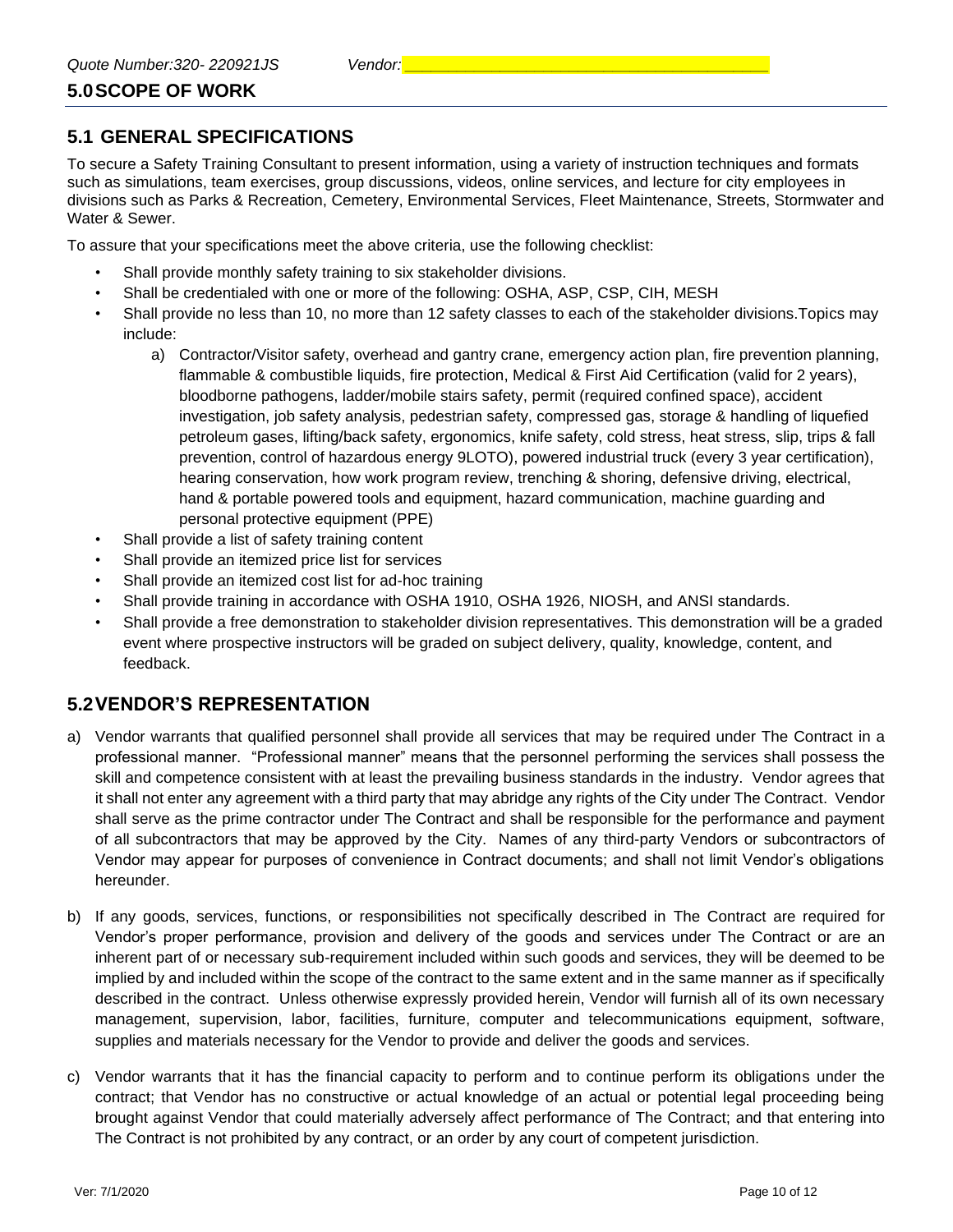#### <span id="page-10-0"></span>**ATTACHMENT A: PRICING FORM**

The undersigned, as bidder, proposes and agrees if this quote is accepted to contract with the City of Rocky Mount for the scope of work described in section 5.1, and to the full and entire satisfaction of the City of Rocky Mount for the sum of:

**BASE QUOTE: Dollars \$**